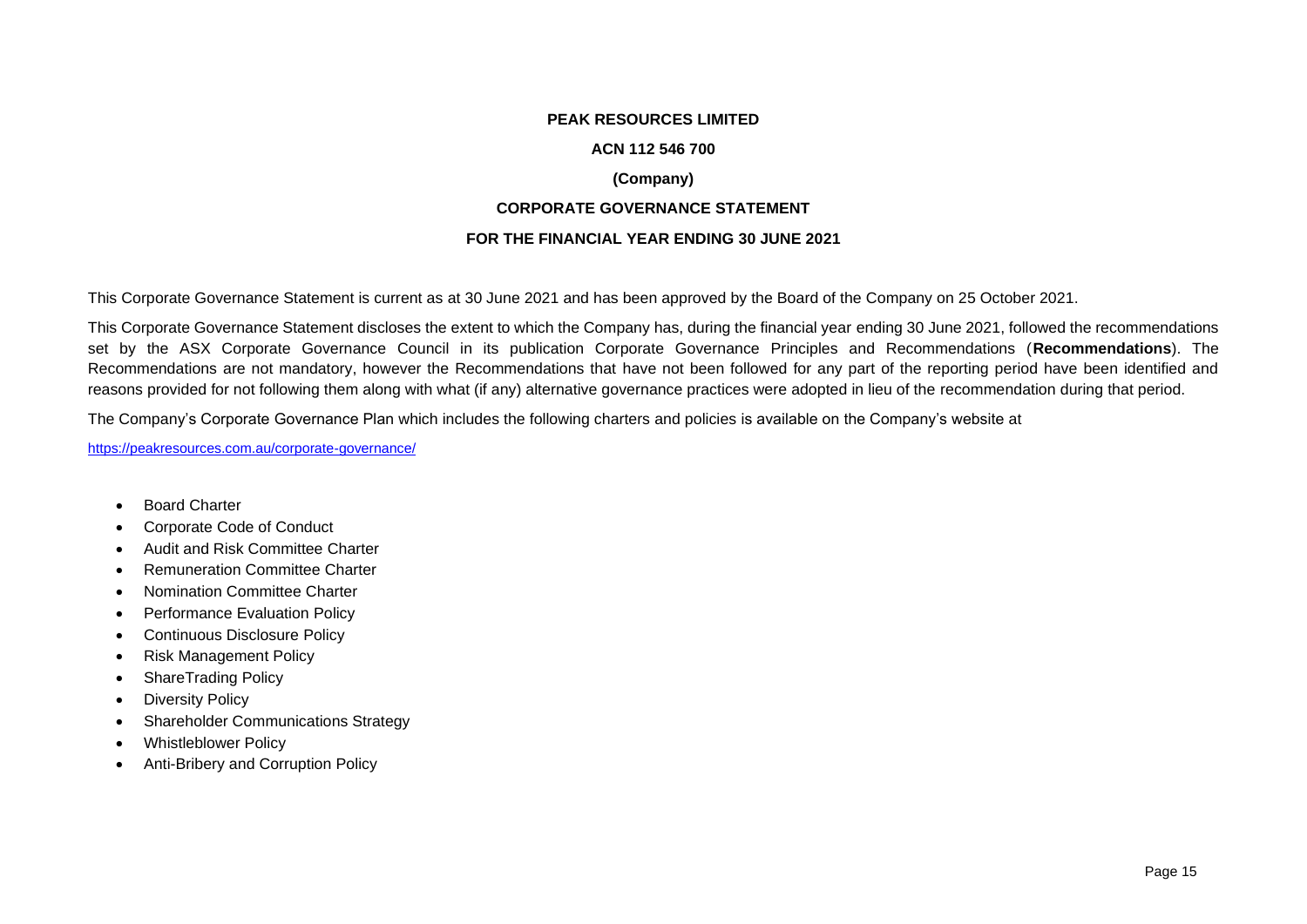| <b>RECOMMENDATIONS (4TH EDITION)</b>                                                                                                                                                                                                                                                                                                                                             | <b>COMPLY</b> | <b>EXPLANATION</b>                                                                                                                                                                                                                                                                                                                                                                                                                                                                                                                                                                                                                                                                                                                                                                                                                                      |
|----------------------------------------------------------------------------------------------------------------------------------------------------------------------------------------------------------------------------------------------------------------------------------------------------------------------------------------------------------------------------------|---------------|---------------------------------------------------------------------------------------------------------------------------------------------------------------------------------------------------------------------------------------------------------------------------------------------------------------------------------------------------------------------------------------------------------------------------------------------------------------------------------------------------------------------------------------------------------------------------------------------------------------------------------------------------------------------------------------------------------------------------------------------------------------------------------------------------------------------------------------------------------|
| Principle 1: Lay solid foundations for management and oversight                                                                                                                                                                                                                                                                                                                  |               |                                                                                                                                                                                                                                                                                                                                                                                                                                                                                                                                                                                                                                                                                                                                                                                                                                                         |
| <b>Recommendation 1.1</b><br>A listed entity should have and disclose a board charter setting out:<br>the respective roles and responsibilities of its board and<br>(a)<br>management; and<br>those matters expressly reserved to the board and those<br>(b)<br>delegated to management.                                                                                         | <b>YES</b>    | The Company has adopted a Board Charter that sets out the specific roles<br>and responsibilities of the Board, the Chair and management and includes<br>a description of those matters expressly reserved to the Board and those<br>delegated to management.<br>The Board Charter sets out the specific responsibilities of the Board,<br>requirements as to the Board's composition, the roles and responsibilities of<br>the Chairman and Company Secretary, the establishment, operation and<br>management of Board Committees, Directors' access to Company records,<br>information and advice, details of the Board's relationship with management<br>and details of the Board's performance review. A copy of the Company's<br>Board Charter, which is part of the Company's Corporate Governance Plan,<br>is available on the Company's website. |
| <b>Recommendation 1.2</b><br>A listed entity should:<br>undertake appropriate checks before appointing a director<br>(a)<br>or senior executive or putting someone forward for election<br>as a director; and<br>provide security holders with all material information in its<br>(b)<br>possession relevant to a decision on whether or not to elect<br>or re-elect a Director. | <b>YES</b>    | The Company has guidelines for the appointment and selection of the<br>(a)<br>Board in its Corporate Governance Plan. The Company's Board<br>Charter and Nomination & Remuneration Committee Charters require<br>the Nomination & Remuneration Committee (or, in its absence, the<br>Board) to ensure appropriate screening checks are undertaken before<br>appointing a person, or putting forward to security holders a candidate<br>for election, as a Director. Appropriate due diligence was undertaken<br>with the appointments of non-executive directors to Board during the<br>year.<br>All material information relevant to a decision on whether or not to elect<br>(b)<br>or re-elect a Director is provided to security holders in the Notice of<br>Meeting containing the resolution to elect or re-elect a Director.                     |
| <b>Recommendation 1.3</b><br>A listed entity should have a written agreement with each Director<br>and senior executive setting out the terms of their appointment.                                                                                                                                                                                                              | <b>YES</b>    | The Company has written agreements in place with each of its Directors<br>and senior executive.                                                                                                                                                                                                                                                                                                                                                                                                                                                                                                                                                                                                                                                                                                                                                         |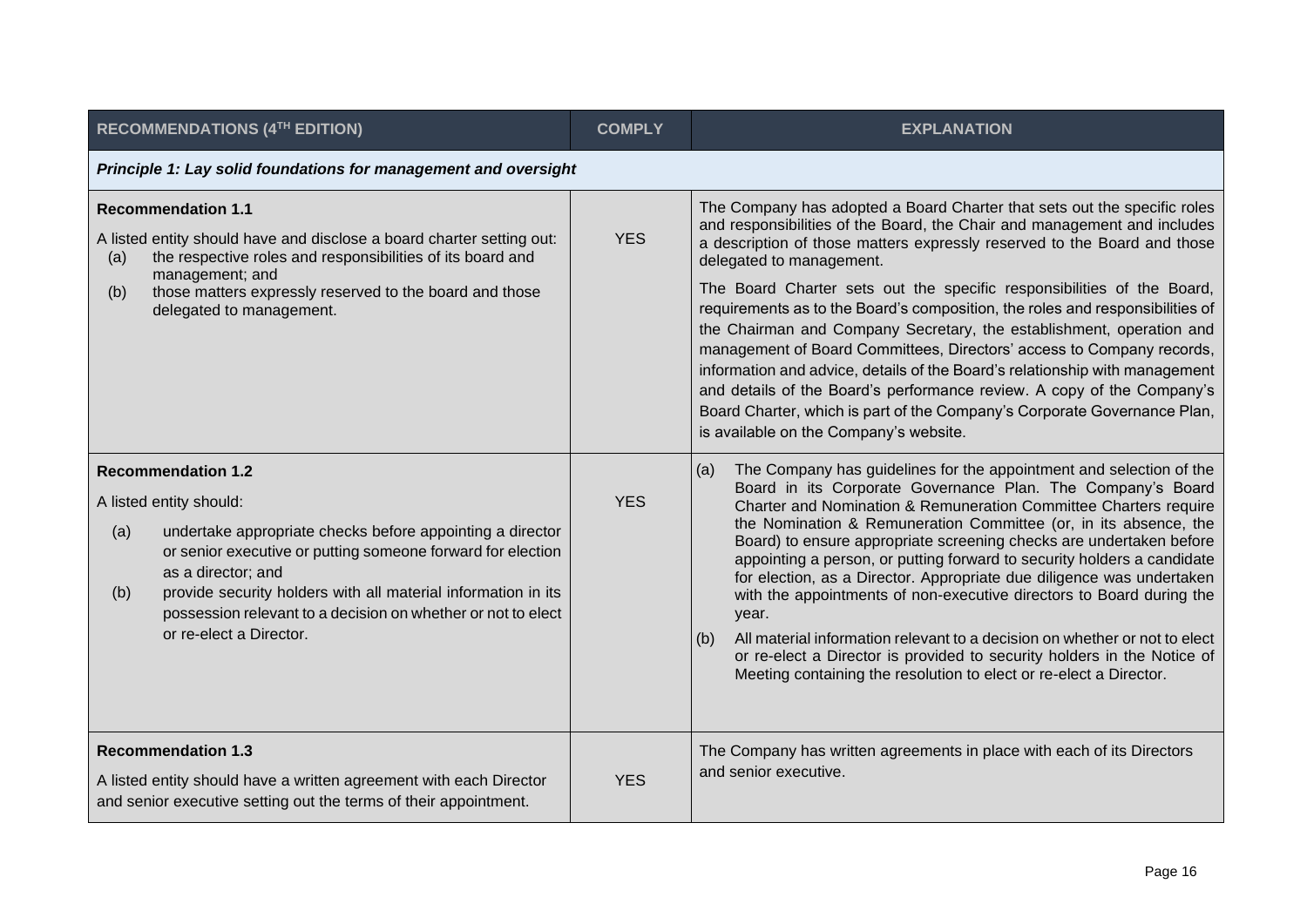| RECOMMENDATIONS (4TH EDITION)                                                                                                                                                                                                                                                                                                                                                                                                                                                                                                                                                                                                                                                                                                                                                                                                                                                                                                                                                                                      | <b>COMPLY</b>    | <b>EXPLANATION</b>                                                                                                                                                                                                                                                                                                                                                                                                                                                                                                                                                                                                                                                                                                                                                                                                                                                                                                                                                                                                                                                                                                                                                                                                                                                                                                                                                                                                                                                                                                                                                                                                                                                                                                                                                                      |
|--------------------------------------------------------------------------------------------------------------------------------------------------------------------------------------------------------------------------------------------------------------------------------------------------------------------------------------------------------------------------------------------------------------------------------------------------------------------------------------------------------------------------------------------------------------------------------------------------------------------------------------------------------------------------------------------------------------------------------------------------------------------------------------------------------------------------------------------------------------------------------------------------------------------------------------------------------------------------------------------------------------------|------------------|-----------------------------------------------------------------------------------------------------------------------------------------------------------------------------------------------------------------------------------------------------------------------------------------------------------------------------------------------------------------------------------------------------------------------------------------------------------------------------------------------------------------------------------------------------------------------------------------------------------------------------------------------------------------------------------------------------------------------------------------------------------------------------------------------------------------------------------------------------------------------------------------------------------------------------------------------------------------------------------------------------------------------------------------------------------------------------------------------------------------------------------------------------------------------------------------------------------------------------------------------------------------------------------------------------------------------------------------------------------------------------------------------------------------------------------------------------------------------------------------------------------------------------------------------------------------------------------------------------------------------------------------------------------------------------------------------------------------------------------------------------------------------------------------|
| <b>Recommendation 1.4</b><br>The company secretary of a listed entity should be accountable<br>directly to the Board, through the Chair, on all matters to do with<br>the proper functioning of the Board.                                                                                                                                                                                                                                                                                                                                                                                                                                                                                                                                                                                                                                                                                                                                                                                                         | <b>YES</b>       | The Board Charter outlines the roles, responsibility and accountability of<br>the Company Secretary. In accordance with this, the Company Secretary<br>is accountable directly to the Board, through the Chair, on all matters to do<br>with the proper functioning of the Board.                                                                                                                                                                                                                                                                                                                                                                                                                                                                                                                                                                                                                                                                                                                                                                                                                                                                                                                                                                                                                                                                                                                                                                                                                                                                                                                                                                                                                                                                                                       |
| <b>Recommendation 1.5</b><br>A listed entity should:<br>(a)<br>Have and disclose a diversity policy;<br>(b)<br>Through its board or a committee of the board set<br>measurable objectives for achieving gender diversity in the<br>composition of its board, senior executives and workforce<br>generally; and<br>Disclose in relation to each reporting period:<br>(c)<br>The measurable objectives set for that period to<br>(i)<br>achieve gender diversity;<br>The entity's progress towards achieving those<br>(ii)<br>objectives; and<br>Either:<br>(iii)<br>the respective proportions of men and<br>(A)<br>on the board, in senior<br>women<br>executive positions and across the<br>whole workforce (including how the entity<br>has defined "senior executive" for these<br>purposes); or<br>if the entity is a "relevant employer" under<br>(B)<br>Workforce Gender Equality Act, the<br>the<br>entity's<br>most recent "Gender<br>Equality Indicators", as defined in and<br>published under that Act. | <b>PARTIALLY</b> | The Company has adopted a Diversity Policy which is available on its<br>(a)<br>website.<br>The Company's Diversity Policy requires the Board to set measurable<br>(b)<br>objectives to achieve gender diversity where it is appropriate based on<br>the size, structure, and level of operations of the Company. The<br>Diversity Policy outlines strategies to encourage the recruitment of<br>women at Board and senior executive levels. The Board will annually<br>assess whether measurable diversity objectives are appropriate for the<br>Company and the Company's progress in achieving them (if they<br>exist). The Diversity Policy is available, as part of the Corporate<br>Governance Plan, on the Company's website.<br>The Board did not set measurable gender diversity objectives for the<br>(c)<br>reporting period given the nature of the Company's current and<br>planned activities over the forseeable future. The Company will<br>continue to review this position as its development plan is<br>implemented. However, if it became necessary to appoint any new<br>Directors and/or senior executives, the Board does not consider the<br>application of a measurable gender diversity objective to unduly limit<br>the Company from applying the Diversity Policy as a whole. The<br>Diversity Policy includes strategies to encourage and seek women to<br>fulfil a director and/or senior executive position notwithstanding the<br>need to make an assessment based on relevant candidates skills and<br>merit.<br>Ms Giselle Collins and Ms Rebecca Morgan joined the Board on 9<br>(d)<br>March 2021. Prior to that date, there were no females on the Board.<br>At the end of the Financial Year the Board comprised 3 (60%) men<br>and 2 (40%) women. |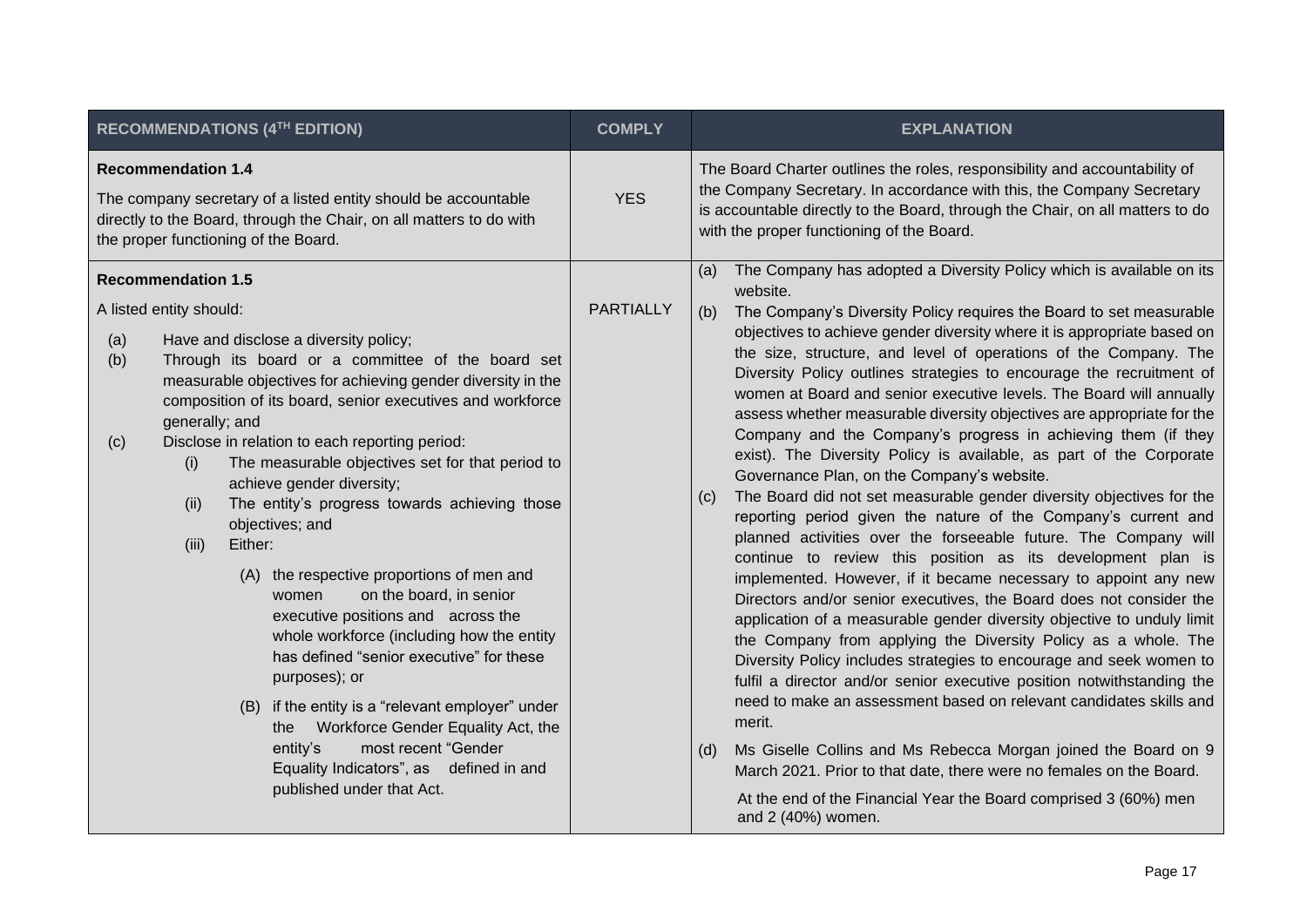|            | RECOMMENDATIONS (4TH EDITION)                                                                                                                                                                                                                                                                                                                                      | <b>COMPLY</b>    | <b>EXPLANATION</b>                                                                                                                                                                                                                                                                                                                                                                                                                                                                                                                                                                                                                                                                                                                                                                                                                                                                                                                  |
|------------|--------------------------------------------------------------------------------------------------------------------------------------------------------------------------------------------------------------------------------------------------------------------------------------------------------------------------------------------------------------------|------------------|-------------------------------------------------------------------------------------------------------------------------------------------------------------------------------------------------------------------------------------------------------------------------------------------------------------------------------------------------------------------------------------------------------------------------------------------------------------------------------------------------------------------------------------------------------------------------------------------------------------------------------------------------------------------------------------------------------------------------------------------------------------------------------------------------------------------------------------------------------------------------------------------------------------------------------------|
| period.    | If the entity was in the S&P / ASX 300 Index at the commencement<br>of the reporting period, the measurable objective for achieving<br>gender diversity in the composition of its board should be to have<br>not less than 30% of its directors of each gender within a specified                                                                                  |                  | The Board defines "senior executive" as any Key Management<br>Personnel.<br>During the year, the Company had 5 male executives and no female<br>senior executives.<br>The Company employed the following in Tanzania:<br><b>Country Manager - Male</b><br>(i)<br>(ii) Geologist - Male<br>(iii) Community Relations Manager - Female<br>(iv) Ngualla Rare Earth Project site security and maintenance -<br>13 male and 3 female                                                                                                                                                                                                                                                                                                                                                                                                                                                                                                     |
| (a)<br>(b) | <b>Recommendation 1.6</b><br>A listed entity should:<br>have and disclose a process for periodically evaluating the<br>performance of the Board, its committees and individual<br>Directors; and<br>disclose, in relation to each reporting period, whether a<br>performance evaluation was undertaken in the reporting<br>period in accordance with that process. | <b>PARTIALLY</b> | (a) The Company's Nomination & Remuneration Committee (or, in its<br>absence, the Board) is responsible for evaluating the performance of<br>the Board, its committees and individual Directors on an annual basis.<br>It may do so with the aid of an independent advisor. The Company's<br>Performance Evaluation Policy and Process for this is set out in the<br>Company's Corporate Governance Plan, which is available on the<br>Company's website.<br>(b) The composition of the Company's Board changed during the year.<br>Tony Pearson, non-executive Chair, is the only Director with tenure<br>beyond one year at year end. Messrs Robert Sennitt and Jonathan<br>Murray retired and Messrs Bardin Davis as CEO, Mr Abdullah Mwinyi,<br>Ms Giselle Collins and Ms Rebecca Morgan were appointed during the<br>year. As a result, a formal Board performance evaluation was not<br>undertaken during the financial year. |
| (a)        | <b>Recommendation 1.7</b><br>A listed entity should:<br>have and disclose a process for evaluating the<br>performance of its senior executives at least once every<br>reporting period; and                                                                                                                                                                        | <b>PARTIALLY</b> | The Company's Nomination & Remuneration Committee (or, in its<br>(a)<br>absence, the Board) is responsible for evaluating the performance of<br>the Company's senior executives on an annual basis. A senior<br>executive, for these purposes, means key management personnel (as<br>defined in the Corporations Act) other than a non-executive Director.<br>The applicable processes for these evaluations can be found in the<br>Company's Corporate Governance Plan - Performance Evaluation<br>Policy and Process, which is available on the Company's website.                                                                                                                                                                                                                                                                                                                                                                |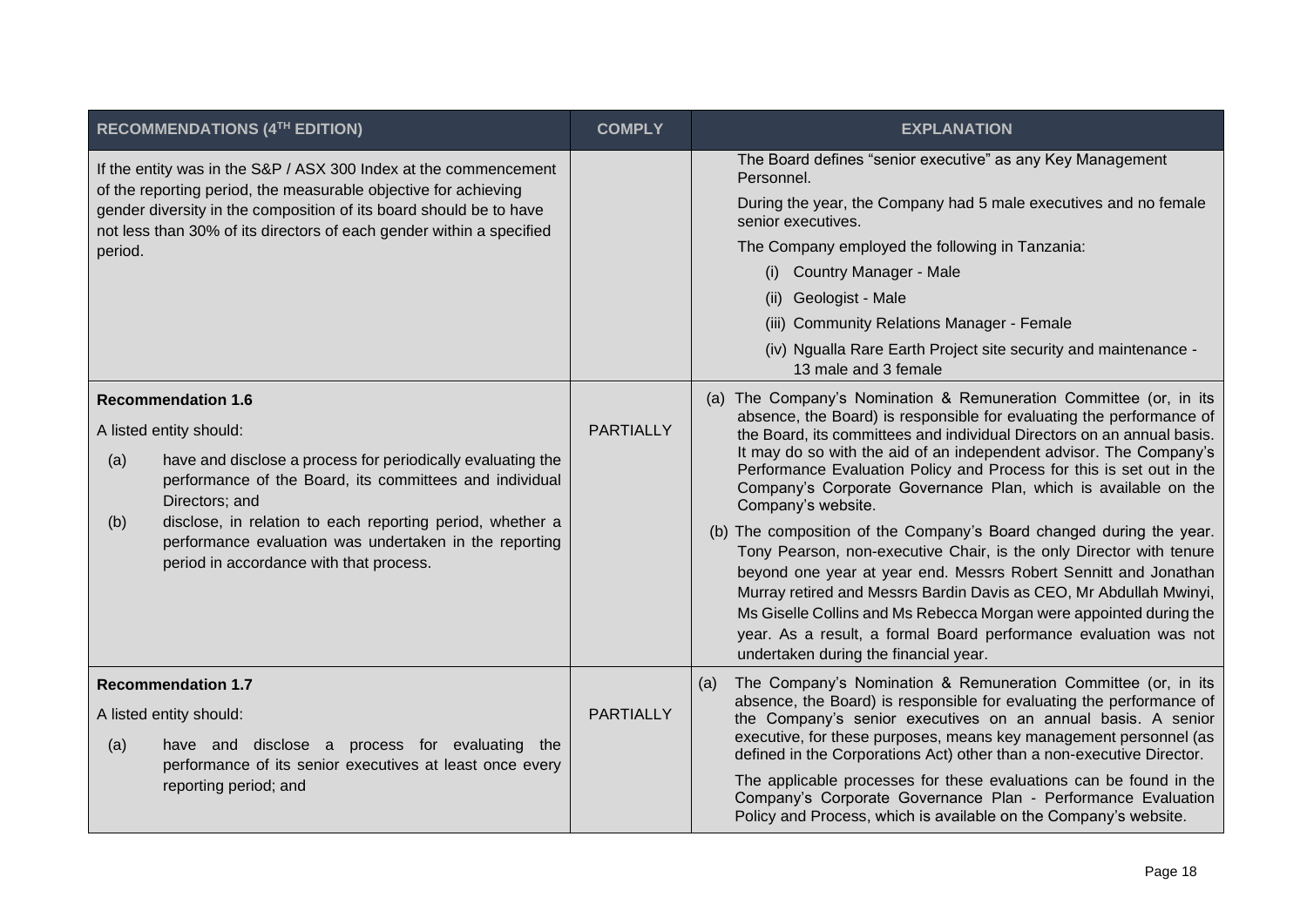| <b>RECOMMENDATIONS (4TH EDITION)</b>                                                                                                                                                                                                                                                                                                                                                                                                                                                      | <b>COMPLY</b>    | <b>EXPLANATION</b>                                                                                                                                                                                                                                                                                                                                                                                                                                                                  |
|-------------------------------------------------------------------------------------------------------------------------------------------------------------------------------------------------------------------------------------------------------------------------------------------------------------------------------------------------------------------------------------------------------------------------------------------------------------------------------------------|------------------|-------------------------------------------------------------------------------------------------------------------------------------------------------------------------------------------------------------------------------------------------------------------------------------------------------------------------------------------------------------------------------------------------------------------------------------------------------------------------------------|
| disclose for each reporting period whether a performance<br>(b)<br>evaluation was undertaken in accordance with that<br>process during or in respect of that period.                                                                                                                                                                                                                                                                                                                      |                  | During the year, all senior executives resigned and the positions filled during<br>and post year end. As such, no formal documented performance evaluation<br>process was undertaken during the year. An evaluation process will be<br>carried out in 2022.                                                                                                                                                                                                                         |
| Principle 2: Structure the Board to add value                                                                                                                                                                                                                                                                                                                                                                                                                                             |                  |                                                                                                                                                                                                                                                                                                                                                                                                                                                                                     |
| <b>Recommendation 2.1</b><br>The Board of a listed entity should:<br>have a nomination committee which:<br>has at least three members, a majority of whom are<br>(i)<br>independent Directors; and                                                                                                                                                                                                                                                                                        | <b>PARTIALLY</b> | The Company's Nomination & Remuneration Committee was formed in July<br>2021, comprising Ms Rebecca Morgan (Chair), Ms Giselle Collins and Mr<br>Tony Pearson. All members are independent Directors.<br>The Committee operates according to the Nomination & Remuneration                                                                                                                                                                                                          |
| is chaired by an independent Director,<br>(ii)<br>and disclose:<br>(iii) the charter of the committee;<br>(iv) the members of the committee; and<br>as at the end of each reporting period, the number<br>(V)                                                                                                                                                                                                                                                                             |                  | Charters and includes processes to address succession issues and to<br>ensure the Board has the appropriate balance of skills, experience,<br>independence and knowledge of the entity to enable it to discharge its duties<br>and responsibilities effectively. The Committee is set to meet at least once<br>a year and additionally as circumstances may require.<br>Following its formation, the Nomination & Remuneration Committee has met<br>once, with all members present. |
| of times the committee met throughout the period<br>and the individual attendances of the members at<br>those meetings; or<br>if it does not have a nomination committee, disclose that fact<br>and the processes it employs to address Board succession<br>issues and to ensure that the Board has the appropriate<br>balance of skills, experience, independence and knowledge<br>and diversity of the entity to enable it to discharge its duties<br>and responsibilities effectively. |                  | The Committee is to implement its process to address Board succession<br>issues and to ensure that the Board has the appropriate balance of skills,<br>experience, independence and knowledge of the entity to enable it to<br>discharge its duties and responsibilities effectively.                                                                                                                                                                                               |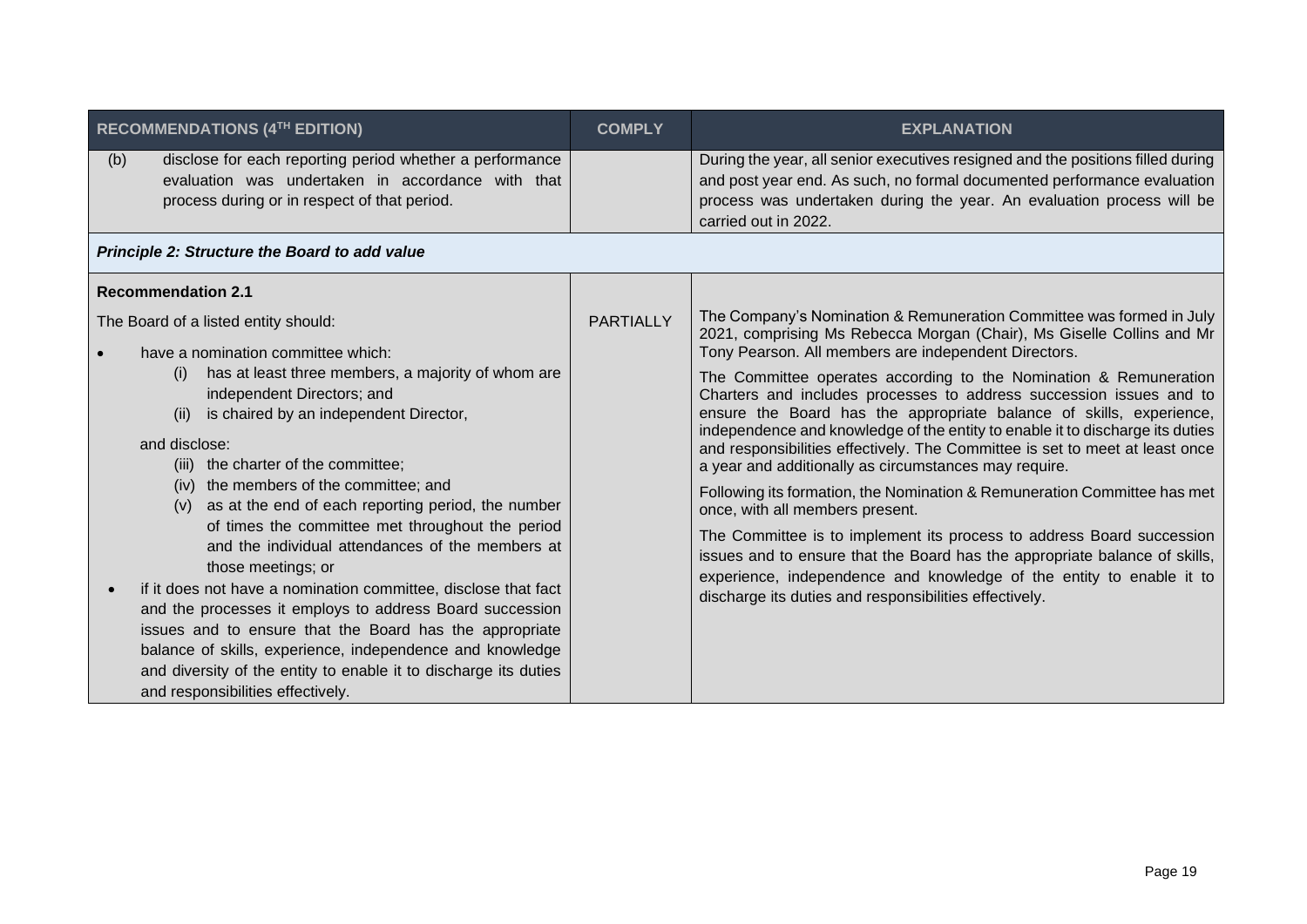| <b>RECOMMENDATIONS (4TH EDITION)</b>                                                                                                                                                                                                                                            | <b>COMPLY</b> | <b>EXPLANATION</b>                                                                                                                                                                                                                                                                                                                                                                                                                                                                                                                                                                                                                                        |
|---------------------------------------------------------------------------------------------------------------------------------------------------------------------------------------------------------------------------------------------------------------------------------|---------------|-----------------------------------------------------------------------------------------------------------------------------------------------------------------------------------------------------------------------------------------------------------------------------------------------------------------------------------------------------------------------------------------------------------------------------------------------------------------------------------------------------------------------------------------------------------------------------------------------------------------------------------------------------------|
| <b>Recommendation 2.2</b>                                                                                                                                                                                                                                                       |               |                                                                                                                                                                                                                                                                                                                                                                                                                                                                                                                                                                                                                                                           |
| A listed entity should have and disclose a Board skills matrix setting<br>out the mix of skills and diversity that the Board currently has or is<br>looking to achieve in its membership.                                                                                       | <b>YES</b>    | The Company's Board Skills Matrix is as follows:<br><b>Corporate Governance</b><br>$\bullet$<br>Legal<br>Finance<br><b>Investor Relations</b><br><b>Capital Markets</b><br><b>Project Development</b><br><b>Project Finance</b><br><b>Risk Assessment</b><br>Off-take<br>Mine and processing operations<br>Full details as to each Director and senior executive's relevant skills and<br>experience will be available in the Company's 2021 Annual Report and on<br>the Company's website.<br>The Board regularly reviews its composition and the existing and desired<br>skills of directors to ensure that it has the correct balance of directors who |
|                                                                                                                                                                                                                                                                                 |               | have the experience, diversity and skills required for the Company.<br>Following the recent approval of the Company's Special Mining Licence<br>application, and the shift in the Company's focus to project development, the<br>Board has identified the need for an additional independent director with<br>construction, commissioning or operational experience in the natural<br>resources industry and is in the process of commencing a search.                                                                                                                                                                                                    |
| <b>Recommendation 2.3</b>                                                                                                                                                                                                                                                       |               | The Board Charter requires the disclosure of the names of Directors<br>a)<br>considered by the Board to be independent. The Board considers                                                                                                                                                                                                                                                                                                                                                                                                                                                                                                               |
| A listed entity should disclose:                                                                                                                                                                                                                                                | <b>YES</b>    | that directors; Mr Tony Pearson - Non-Executive Chairman, Mr<br>Abdullah Mwinyi - Non-Executive Director, Ms Giselle Collins and<br>Ms Rebecca Morgan - Non-Executive Director as independent. It is<br>noted that Mr Tony Pearson and Ms Rebecca Morgan are Nominee<br>directors of Appian, a substantial shareholder of the Company, but<br>the Board has determined that they are independent of Appian.<br>Neither operates in any service capacity or have any financial<br>relationship with Appian that the Board considers would                                                                                                                  |
| the names of the directors considered by the board to be<br>(a)<br>independent Directors;<br>if a Director has an interest, position, association or<br>(b)<br>relationship of the type described in Box 2.3 but the board<br>is of the opinion that it does not compromise the |               |                                                                                                                                                                                                                                                                                                                                                                                                                                                                                                                                                                                                                                                           |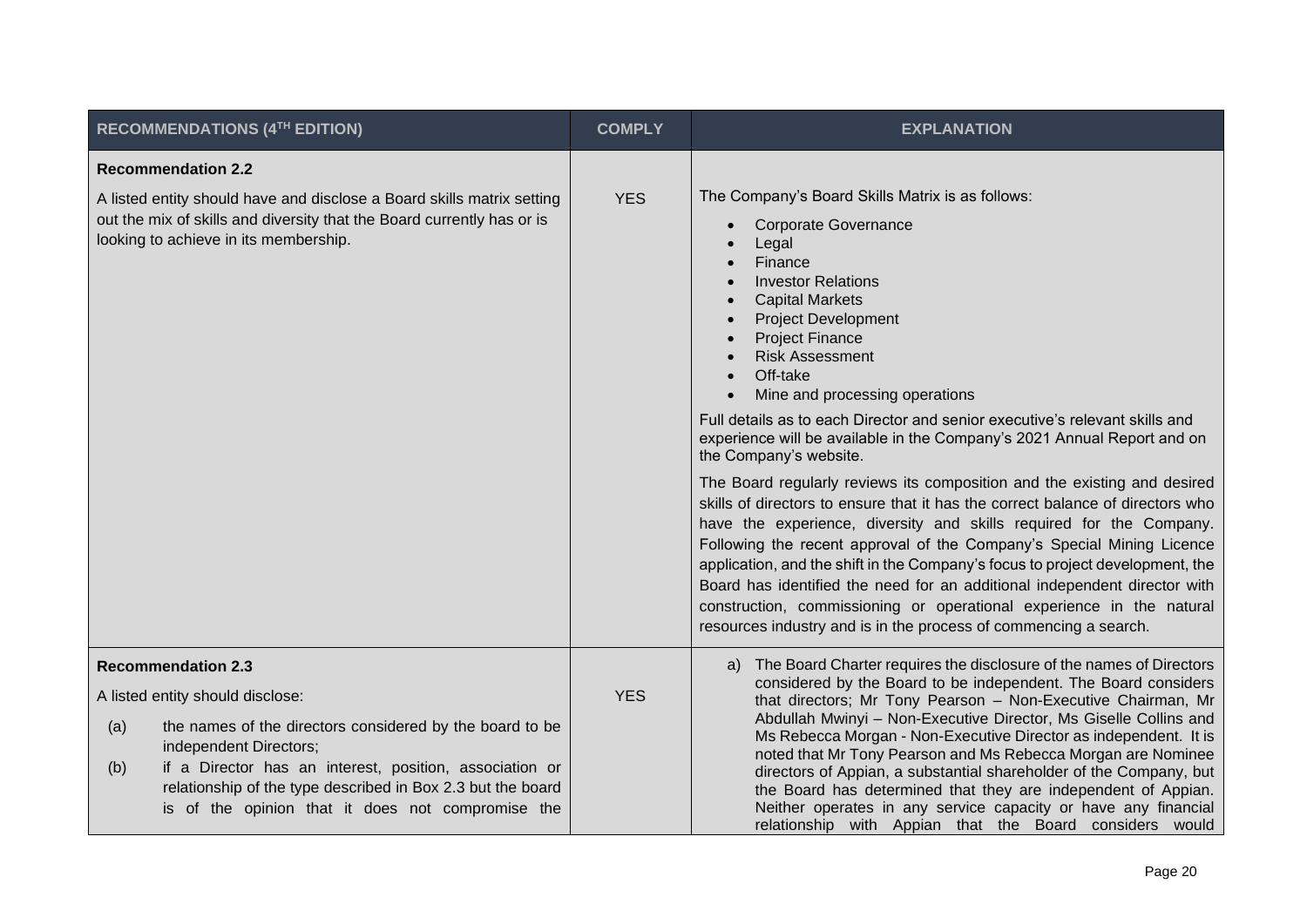| <b>RECOMMENDATIONS (4TH EDITION)</b>                                                                                                                                                                                                                                                          | <b>COMPLY</b> | <b>EXPLANATION</b>                                                                                                                                                                                                                                                                                                                                                                                                      |
|-----------------------------------------------------------------------------------------------------------------------------------------------------------------------------------------------------------------------------------------------------------------------------------------------|---------------|-------------------------------------------------------------------------------------------------------------------------------------------------------------------------------------------------------------------------------------------------------------------------------------------------------------------------------------------------------------------------------------------------------------------------|
| independence of the Director, the nature of the interest,<br>position, association or relationship in question and an<br>explanation of why the Board is of that opinion; and<br>the length of service of each Director<br>(c)                                                                |               | compromise their ability to bring an independent judgement to bear<br>on issues before the board and to act in the best interests of the<br>entity and its security holders generally.<br>(b) Mr Jonathan Murray (retried as a Director on 8 March 2021) is a<br>partner of Steinepreis Paganin, a provider of legal services to the                                                                                    |
|                                                                                                                                                                                                                                                                                               |               | Companydfuring the year. However, the Board considered that this<br>did not compromise the independence of Mr Murray due to the fact<br>that the provision of legal services to the Company by Steinepreis<br>Paganin did not affect Mr Murray's capacity to bring an independent<br>judgement to bear on issues before the Board and to act in the best<br>interests of the entity and its security holders generally. |
|                                                                                                                                                                                                                                                                                               |               | (c) The Company's Annual Financial Report discloses the length of<br>service of each Director, as at the end of each financial year.                                                                                                                                                                                                                                                                                    |
| <b>Recommendation 2.4</b>                                                                                                                                                                                                                                                                     |               | The Company's Board Charter requires that, where practical, the majority of<br>the Board should be independent. During the year the Board maintained a                                                                                                                                                                                                                                                                  |
| A majority of the Board of a listed entity should be independent<br>Directors.                                                                                                                                                                                                                | <b>YES</b>    | majority of independent directors. The Board at year end comprised 4 Non-<br>Executive Directors, all of whom are considered to be independent, and 1<br><b>Executive Director.</b>                                                                                                                                                                                                                                     |
| <b>Recommendation 2.5</b><br>The Chair of the Board of a listed entity should be an independent                                                                                                                                                                                               | <b>YES</b>    | The Board Charter provides that, where practical, the Chair of the Board<br>should be an independent Director and should not be the CEO/Managing<br>Director.                                                                                                                                                                                                                                                           |
| director and, in particular, should not be the same person as the<br>CEO of the entity.                                                                                                                                                                                                       |               | The Chair of the Company is Mr Tony Pearson who is considered to be an<br>independent Non-Executive Director.                                                                                                                                                                                                                                                                                                           |
| <b>Recommendation 2.6</b>                                                                                                                                                                                                                                                                     |               | In accordance with the Company's Board Charter, the Nomination &<br>Remuneration Committee (or, in its absence, the Board) is responsible for                                                                                                                                                                                                                                                                           |
| A listed entity should have a program for inducting new Directors and<br>for periodically reviewing whether there is a need for existing<br>directors to undertake professional development to maintain the<br>skills and knowledge needed to perform their role as directors<br>effectively. | <b>YES</b>    | the approval and review of induction and continuing professional<br>development programs and procedures for Directors to ensure that they can<br>effectively discharge their responsibilities.                                                                                                                                                                                                                          |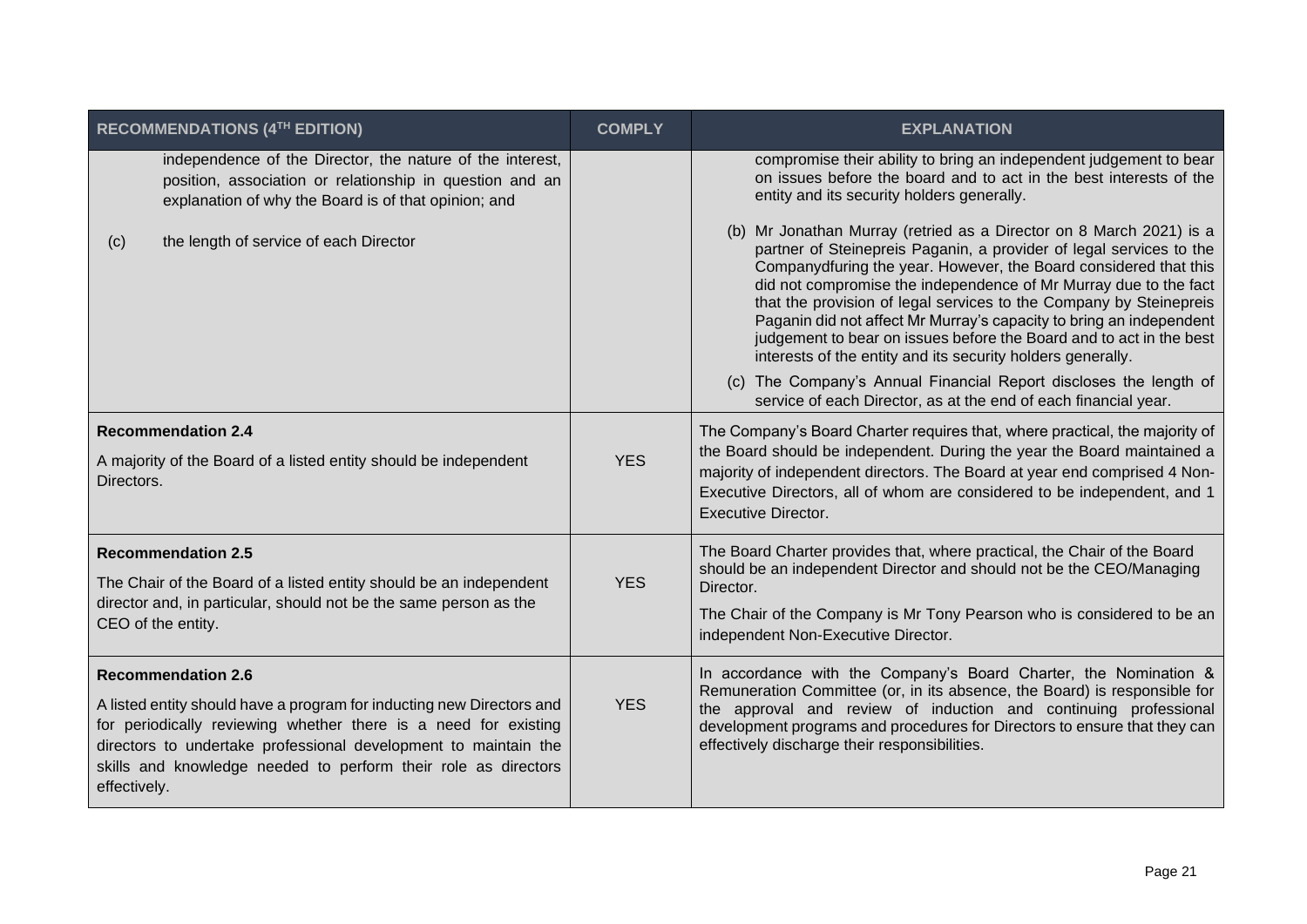| RECOMMENDATIONS (4TH EDITION)                                                                                                                                                                                                                                             | <b>COMPLY</b> | <b>EXPLANATION</b>                                                                                                                                                                                                                                                                                                                               |
|---------------------------------------------------------------------------------------------------------------------------------------------------------------------------------------------------------------------------------------------------------------------------|---------------|--------------------------------------------------------------------------------------------------------------------------------------------------------------------------------------------------------------------------------------------------------------------------------------------------------------------------------------------------|
| Principle 3: Instil a culture of acting lawfully, ethically and responsibly                                                                                                                                                                                               |               |                                                                                                                                                                                                                                                                                                                                                  |
| <b>Recommendation 3.1</b><br>A listed entity should articulate and disclose its values.                                                                                                                                                                                   | <b>YES</b>    | The Company's values are articulated and disclosed in its 2021 Annual<br>Report available on the Company's website.<br>The Company and its subsidiaries are committed to conducting its activities<br>safely, with respect and transparency, and in compliance with all applicable<br>leas, rules and regulations.                               |
| <b>Recommendation 3.2</b><br>A listed entity should:<br>(a) have and disclose a code of conduct for its directors, senior<br>executives and employees; and<br>(a) ensure that the board or a committee of the board is<br>informed of any material breaches of that code. | <b>YES</b>    | (a) The Company's Code of Business Conduct applies to the<br>Company's Directors, senior executives and employees. The<br>Company's Code of Business Conduct (which forms part of the<br>Company's Corporate Governance Plan) is available on the<br>Company's website.<br>(b) The Board is to be informed of any material breaches to the code. |
| <b>Recommendation 3.3</b><br>A listed entity should:<br>(a) have and disclose a whistleblower policy; and<br>(b) ensure that the board or a committee of the board is<br>informed of any material incidents reported under that<br>policy.                                | <b>YES</b>    | (a) The Company's Whistleblower policy is available on the Company's<br>website.<br>(b) The Board is to be informed of any material incidents reportable<br>under the policy.                                                                                                                                                                    |
| <b>Recommendation 3.4</b><br>A listed entity should:<br>(a) have and disclose an anti-bribery and corruption policy;<br>and<br>(b) ensure that the board or committee of the board is<br>informed of any material breaches of that policy.                                | <b>YES</b>    | (a) The Company's Anti-Bribery and Corruption Policy is available on the<br>Company's website.<br>(b) The Board is to be informed of any material incident reportable under<br>the policy.                                                                                                                                                       |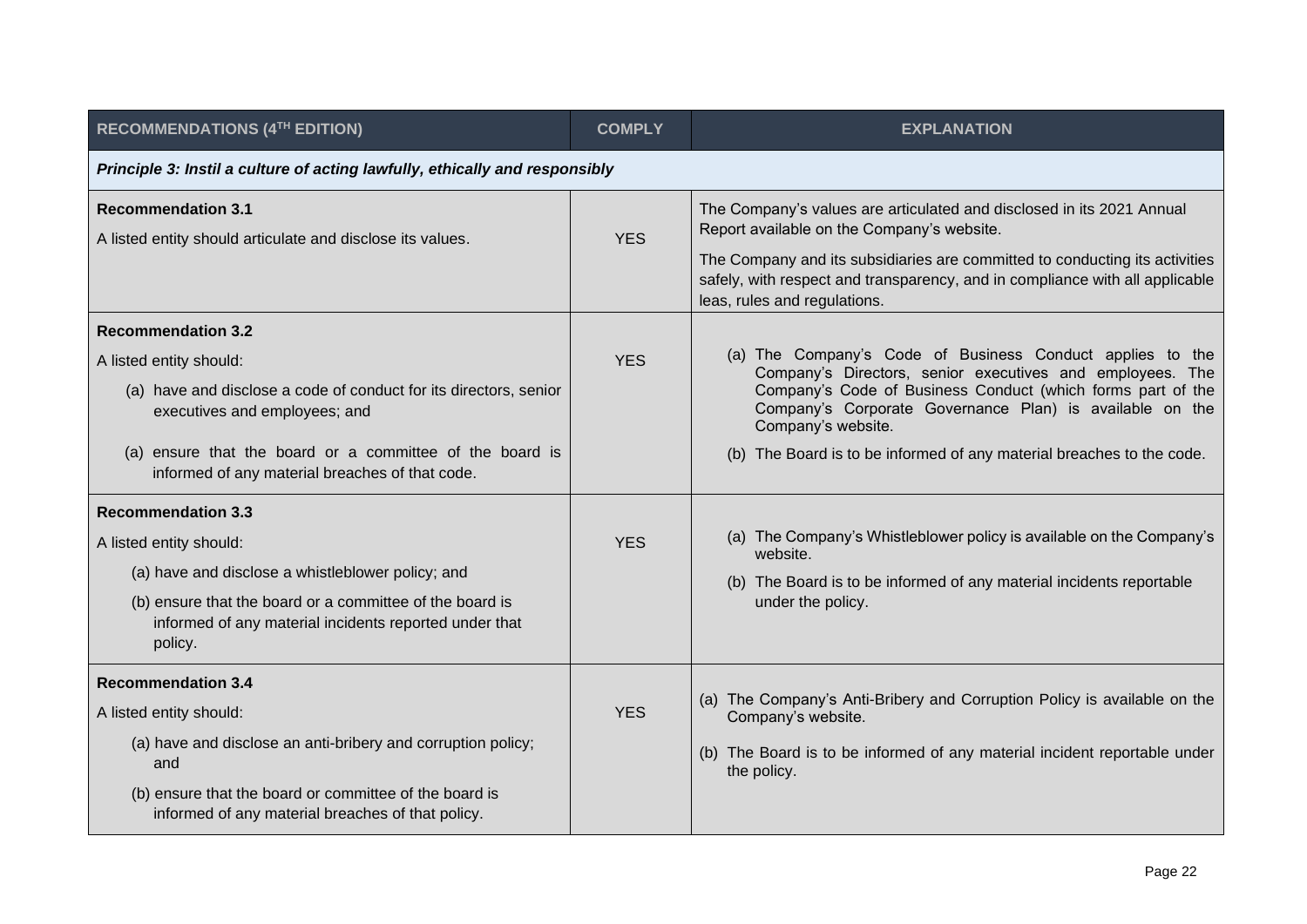| <b>RECOMMENDATIONS (4TH EDITION)</b>                                                                                                                                                                                                                                                                                                                                                                                                                                              | <b>COMPLY</b>    | <b>EXPLANATION</b>                                                                                                                                                                                                                                                                                                                                                                                                                                                                                                                                                     |
|-----------------------------------------------------------------------------------------------------------------------------------------------------------------------------------------------------------------------------------------------------------------------------------------------------------------------------------------------------------------------------------------------------------------------------------------------------------------------------------|------------------|------------------------------------------------------------------------------------------------------------------------------------------------------------------------------------------------------------------------------------------------------------------------------------------------------------------------------------------------------------------------------------------------------------------------------------------------------------------------------------------------------------------------------------------------------------------------|
| Principle 4: Safeguard the Integrity of Corporate Reports                                                                                                                                                                                                                                                                                                                                                                                                                         |                  |                                                                                                                                                                                                                                                                                                                                                                                                                                                                                                                                                                        |
| <b>Recommendation 4.1</b><br>The Board of a listed entity should:                                                                                                                                                                                                                                                                                                                                                                                                                 | <b>PARTIALLY</b> | The Company's Corporate Governance Plan contains an Audit & Risk                                                                                                                                                                                                                                                                                                                                                                                                                                                                                                       |
| have an audit committee which:<br>has at least three members, all of whom are non-<br>(i)<br>executive Directors and a majority of whom are                                                                                                                                                                                                                                                                                                                                       |                  | Committee Charter that provides for the creation of an Audit & Risk<br>Committee (if it is considered it will benefit the Company), with at least three<br>members, all of whom must be independent Directors, and which must be<br>chaired by an independent Director who is not the Chair.                                                                                                                                                                                                                                                                           |
| independent Directors; and<br>is chaired by an independent Director, who is not the<br>(ii)<br>Chair of the Board,                                                                                                                                                                                                                                                                                                                                                                |                  | The Company formed an Audit & Risk Committee in March 2021, comprising<br>Ms Giselle Collins (Chair), Ms Rebecca Morgan and Mr Tony Pearson. The<br>relevant qualifications and experience of the committee members is set out<br>in the Directors' Report in the Annual Financial Report.                                                                                                                                                                                                                                                                             |
| and disclose:<br>(iii) the charter of the committee;<br>(iv) the relevant qualifications and experience of the<br>members of the committee; and<br>in relation to each reporting period, the number of<br>(V)<br>times the committee met throughout the period and<br>the individual attendances of the members at those<br>meetings; or<br>if it does not have an audit committee, disclose that fact<br>$\bullet$<br>and the processes it employs that independently verify and |                  | The Audit & Risk Committee Charter sets out the duties and responsibilities<br>of the committee, including the following processes to independently verify<br>and safeguard the integrity of the Company's financial reporting, including<br>the processes for the appointment and removal of the external auditor and<br>the rotation of the audit engagement partner:<br>The Audit & Risk Committee met once in the financial year subsequent to<br>its formation in March 2021. All members were present. Other matters were<br>attended to by circular resolution. |
| safeguard the integrity of its corporate reporting, including<br>the processes for the appointment and removal of the<br>external auditor and the rotation of the audit engagement<br>partner.                                                                                                                                                                                                                                                                                    |                  |                                                                                                                                                                                                                                                                                                                                                                                                                                                                                                                                                                        |
| <b>Recommendation 4.2</b>                                                                                                                                                                                                                                                                                                                                                                                                                                                         |                  |                                                                                                                                                                                                                                                                                                                                                                                                                                                                                                                                                                        |
| The Board of a listed entity should, before it approves the entity's<br>financial statements for a financial period, receive from its CEO and<br>CFO a declaration that, in their opinion, the financial records of the<br>entity have been properly maintained and that the financial<br>statements comply with the appropriate accounting standards and                                                                                                                         | <b>YES</b>       | The Board was provided with CEO and CFO declarations for all financial<br>statements released in the reporting period.                                                                                                                                                                                                                                                                                                                                                                                                                                                 |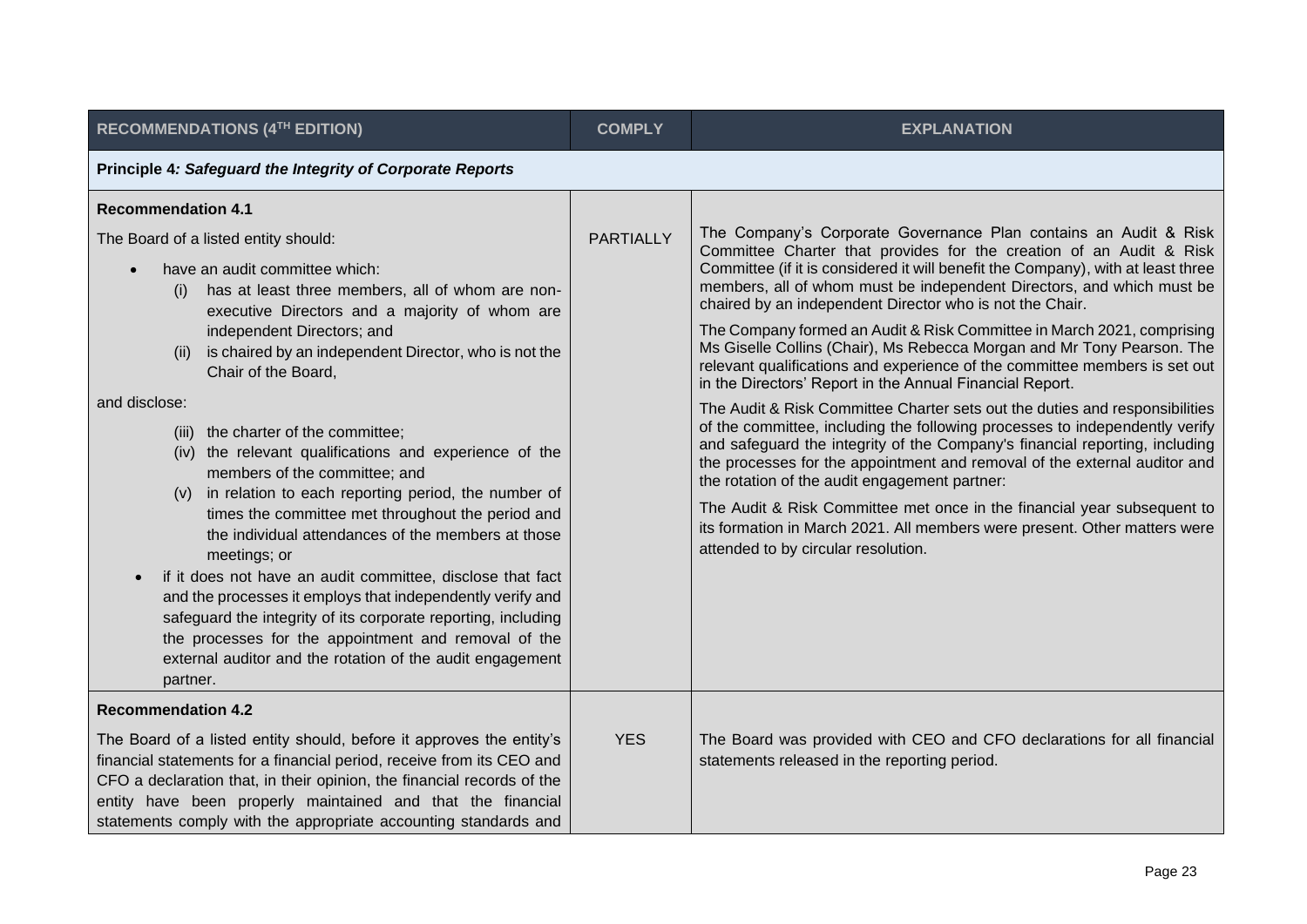| <b>RECOMMENDATIONS (4TH EDITION)</b>                                                                                                                                                                                                   | <b>COMPLY</b> | <b>EXPLANATION</b>                                                                                                                                                                                                                                                             |
|----------------------------------------------------------------------------------------------------------------------------------------------------------------------------------------------------------------------------------------|---------------|--------------------------------------------------------------------------------------------------------------------------------------------------------------------------------------------------------------------------------------------------------------------------------|
| give a true and fair view of the financial position and performance of<br>the entity and that the opinion has been formed on the basis of a<br>sound system of risk management and internal control which is<br>operating effectively. |               |                                                                                                                                                                                                                                                                                |
| <b>Recommendation 4.3</b><br>A listed entity should disclose its process to verify the integrity of<br>any periodic corporate report it releases to the market that is not<br>audited or reviewed by an external auditor.              | <b>YES</b>    | The Company's process to verify the integrity of any periodic corporate<br>report it release to the market that is not audited or reviewed by an external<br>auditor is set out in the Company's Continuous Disclosure Policy available<br>on the Company's website. Under the |
| Principle 5: Make timely and balanced disclosure                                                                                                                                                                                       |               |                                                                                                                                                                                                                                                                                |
| <b>Recommendation 5.1</b>                                                                                                                                                                                                              |               |                                                                                                                                                                                                                                                                                |
| A listed entity should have and disclose a written policy for<br>complying with its continuous disclosure obligations under listing<br>rule 3.1                                                                                        | <b>YES</b>    | The Company's Corporate Governance Plan details the Company's<br>Continuous Disclosure policy available on the Company's website.                                                                                                                                              |
| <b>Recommendation 5.2</b>                                                                                                                                                                                                              |               |                                                                                                                                                                                                                                                                                |
| A listed entity should ensure that its board receives copies of all<br>material market announcements promptly after they have been<br>made.                                                                                            | <b>YES</b>    | The Company ensures that the Board receives all material announcements<br>in accordance with Company's Continuous Disclosure policy.                                                                                                                                           |
| <b>Recommendation 5.3</b>                                                                                                                                                                                                              |               |                                                                                                                                                                                                                                                                                |
| A listed entity that gives a new and substantive investor or analyst<br>presentation should release a copy of the presentation materials on<br>the ASX Market Announcement Platform ahead of the presentation.                         | <b>YES</b>    | The Company does release all presentation materials on the ASX Market<br>Announcement Platform ahead of the presentation.                                                                                                                                                      |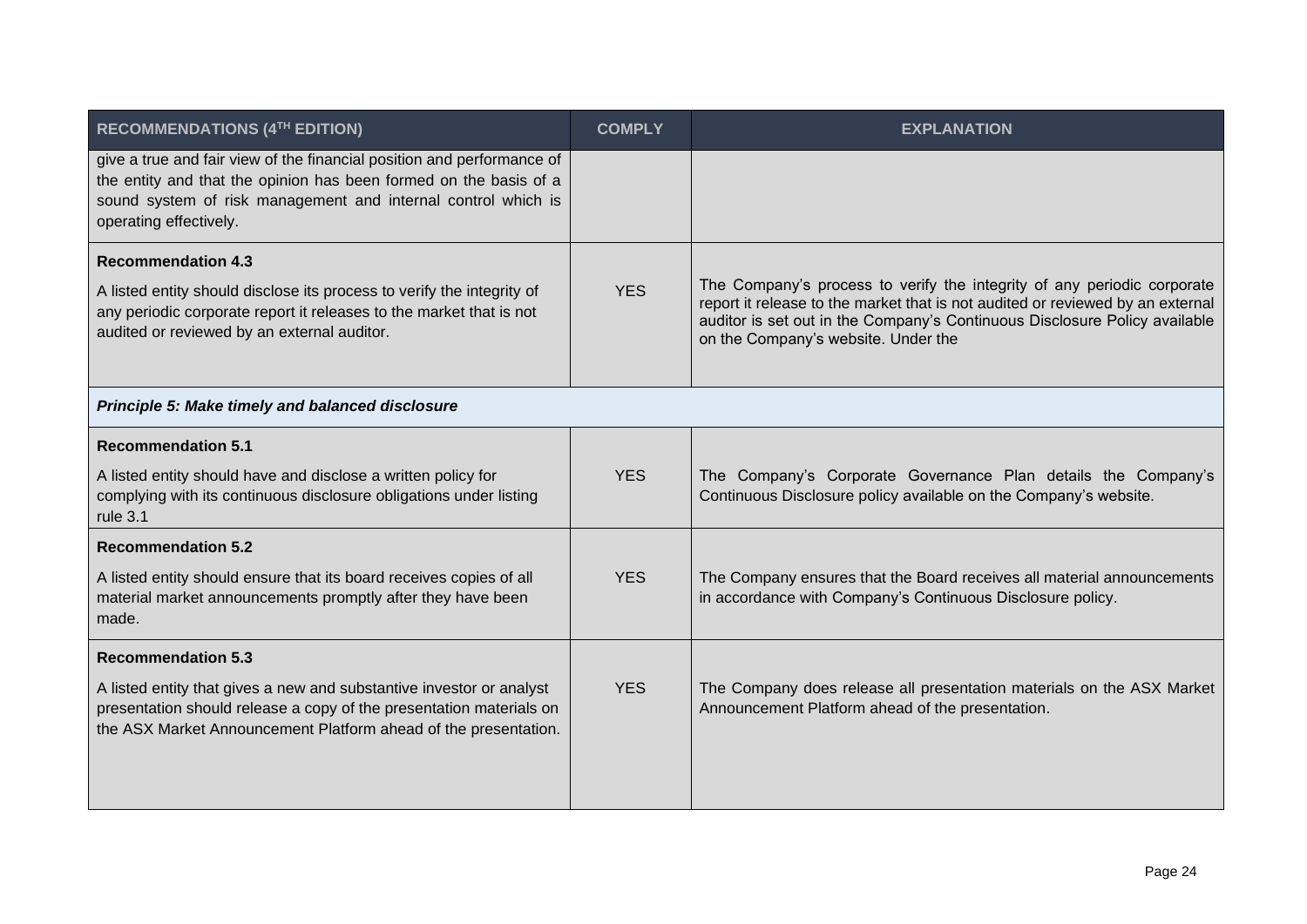| <b>RECOMMENDATIONS (4TH EDITION)</b>                                                                                                                                           | <b>COMPLY</b> | <b>EXPLANATION</b>                                                                                                                                                                                                                                                                                                                                                                                                     |  |
|--------------------------------------------------------------------------------------------------------------------------------------------------------------------------------|---------------|------------------------------------------------------------------------------------------------------------------------------------------------------------------------------------------------------------------------------------------------------------------------------------------------------------------------------------------------------------------------------------------------------------------------|--|
| Principle 6: Respect the rights of security holders                                                                                                                            |               |                                                                                                                                                                                                                                                                                                                                                                                                                        |  |
| <b>Recommendation 6.1</b>                                                                                                                                                      |               |                                                                                                                                                                                                                                                                                                                                                                                                                        |  |
| A listed entity should provide information about itself and its<br>governance to investors via its website.                                                                    | <b>YES</b>    | Information about the Company and its governance is available in the<br>Corporate Governance Plan which can be found on the Company's<br>website.                                                                                                                                                                                                                                                                      |  |
| <b>Recommendation 6.2</b><br>A listed entity should have an investor relations program that<br>facilitates effective two-way communication with investors.                     | <b>YES</b>    | The Company has adopted a Shareholder Communications Strategy which<br>aims to promote and facilitate effective two-way communication with<br>investors. The Strategy outlines a range of ways in which information is<br>communicated to shareholders and is available on the Company's website<br>as part of the Company's Corporate Governance Plan.                                                                |  |
| <b>Recommendation 6.3</b>                                                                                                                                                      |               |                                                                                                                                                                                                                                                                                                                                                                                                                        |  |
| A listed entity should disclose how it facilitates and encourages<br>participation at meetings of security holders.                                                            | <b>YES</b>    | Shareholders are encouraged to participate at all general meetings and<br>AGMs of the Company. This is set out in the notices of meetings.                                                                                                                                                                                                                                                                             |  |
| <b>Recommendation 6.4</b>                                                                                                                                                      |               |                                                                                                                                                                                                                                                                                                                                                                                                                        |  |
| A listed entity should ensure that all substantive resolutions at a<br>meeting of security holders are decided by a poll rather than by a<br>show of hands.                    | <b>YES</b>    | All resolutions at a meeting of security holders are decided by a poll.                                                                                                                                                                                                                                                                                                                                                |  |
| <b>Recommendation 6.5</b>                                                                                                                                                      |               |                                                                                                                                                                                                                                                                                                                                                                                                                        |  |
| A listed entity should give security holders the option to receive<br>communications from, and send communications to, the entity and<br>its security registry electronically. | <b>YES</b>    | The Shareholder Communication Strategy provides that security holders<br>can register with the Company to receive email notifications when an<br>announcement is made by the Company to the ASX, including the release<br>of the Annual Report, half yearly reports and quarterly reports. Links are<br>made available to the Company's website on which all information provided<br>to the ASX is immediately posted. |  |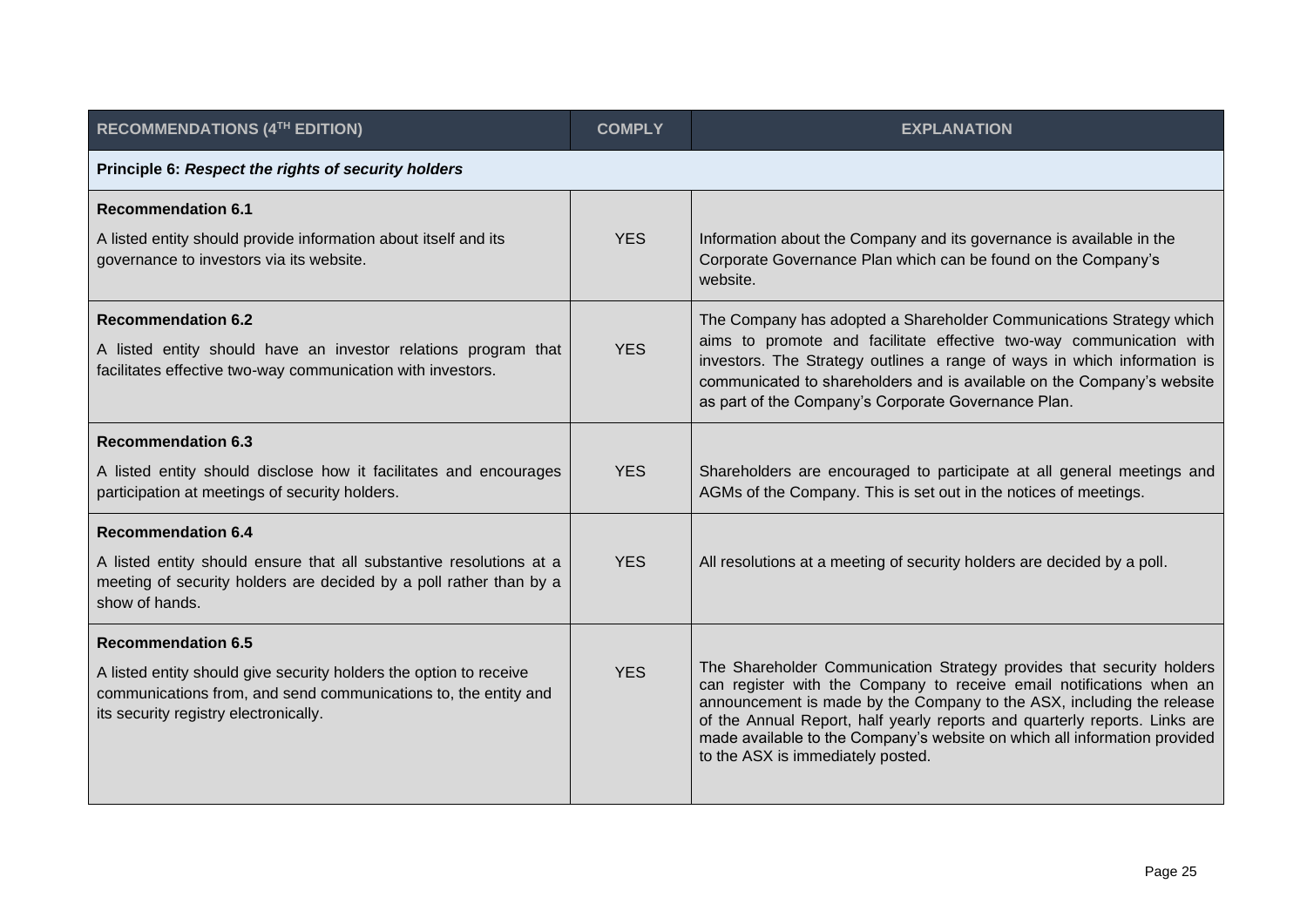| RECOMMENDATIONS (4TH EDITION)                                                                                                                                                                                                                                                                                                                                                                                                                                                                                                                                                                                                                                                                                                                                                                | <b>COMPLY</b>    | <b>EXPLANATION</b>                                                                                                                                                                                                                                                                                                                                                                                                                                                                                                                                                                                                                                                                                                                                                                                                                                                                                                                                                                                                                                                                |
|----------------------------------------------------------------------------------------------------------------------------------------------------------------------------------------------------------------------------------------------------------------------------------------------------------------------------------------------------------------------------------------------------------------------------------------------------------------------------------------------------------------------------------------------------------------------------------------------------------------------------------------------------------------------------------------------------------------------------------------------------------------------------------------------|------------------|-----------------------------------------------------------------------------------------------------------------------------------------------------------------------------------------------------------------------------------------------------------------------------------------------------------------------------------------------------------------------------------------------------------------------------------------------------------------------------------------------------------------------------------------------------------------------------------------------------------------------------------------------------------------------------------------------------------------------------------------------------------------------------------------------------------------------------------------------------------------------------------------------------------------------------------------------------------------------------------------------------------------------------------------------------------------------------------|
| Principle 7: Recognise and manage risk                                                                                                                                                                                                                                                                                                                                                                                                                                                                                                                                                                                                                                                                                                                                                       |                  |                                                                                                                                                                                                                                                                                                                                                                                                                                                                                                                                                                                                                                                                                                                                                                                                                                                                                                                                                                                                                                                                                   |
| <b>Recommendation 7.1</b><br>The Board of a listed entity should:<br>have a committee or committees to oversee risk, each of<br>(a)<br>which:<br>has at least three members, a majority of whom are<br>(i)<br>independent Directors; and<br>is chaired by an independent Director,<br>(ii)<br>and disclose:<br>the charter of the committee;<br>(iii)<br>the members of the committee; and<br>(iv)<br>as at the end of each reporting period, the number of<br>(v)<br>times the committee met throughout the period and the<br>individual attendances of the members at those<br>meetings; or<br>(b) if it does not have a risk committee or committees that satisfy (a)<br>above, disclose that fact and the processes it employs for<br>overseeing the entity's risk management framework. | <b>PARTIALLY</b> | The Company's Corporate Governance Plan contains an Audit & Risk<br>(a)<br>Committee Charter that provides for the creation of an Audit & Risk<br>Committee (if it is considered it will benefit the Company), with at least<br>three members, all of whom must be independent Directors, and which<br>must be chaired by an independent Director.<br>The Audit and Risk Committee charter incorporates oversight of the<br>Company's risk management system including the Risk Management<br>Policy.<br>A copy of the Corporate Governance Plan is available on the<br>Company's website.<br>The Company formed an Audit & Risk Committee in March 2021.<br>(b)<br>The Audit & Risk Committee will oversee the risks associated with the<br>Company and maintain the entity's risk management framework and<br>associated internal compliance and control procedures as part of its<br>role. The Company maintains a Project risk register which will be<br>reviewed by the Audit & Risk Committee and maintained by the<br>Company's recently engaged project development team. |
| <b>Recommendation 7.2</b><br>The Board or a committee of the Board should:                                                                                                                                                                                                                                                                                                                                                                                                                                                                                                                                                                                                                                                                                                                   | <b>NO</b>        | The Audit & Risk Committee Charter requires that the Audit & Risk<br>(a)<br>Committee (or, in its absence, the Board) should, at least annually,                                                                                                                                                                                                                                                                                                                                                                                                                                                                                                                                                                                                                                                                                                                                                                                                                                                                                                                                  |
| review the entity's risk management framework at least<br>(a)<br>annually to satisfy itself that it continues to be sound and that<br>the entity is operating with due regard to the risk appetite set<br>by the board; and<br>disclose in relation to each reporting period, whether such a<br>(b)<br>review has taken place.                                                                                                                                                                                                                                                                                                                                                                                                                                                               |                  | satisfy itself that the Company's risk management framework<br>continues to be sound.<br>Following its formation in March 2021, the Audit & Risk Committee will<br>(b)<br>undertake a review of the Company's risk management framework.                                                                                                                                                                                                                                                                                                                                                                                                                                                                                                                                                                                                                                                                                                                                                                                                                                          |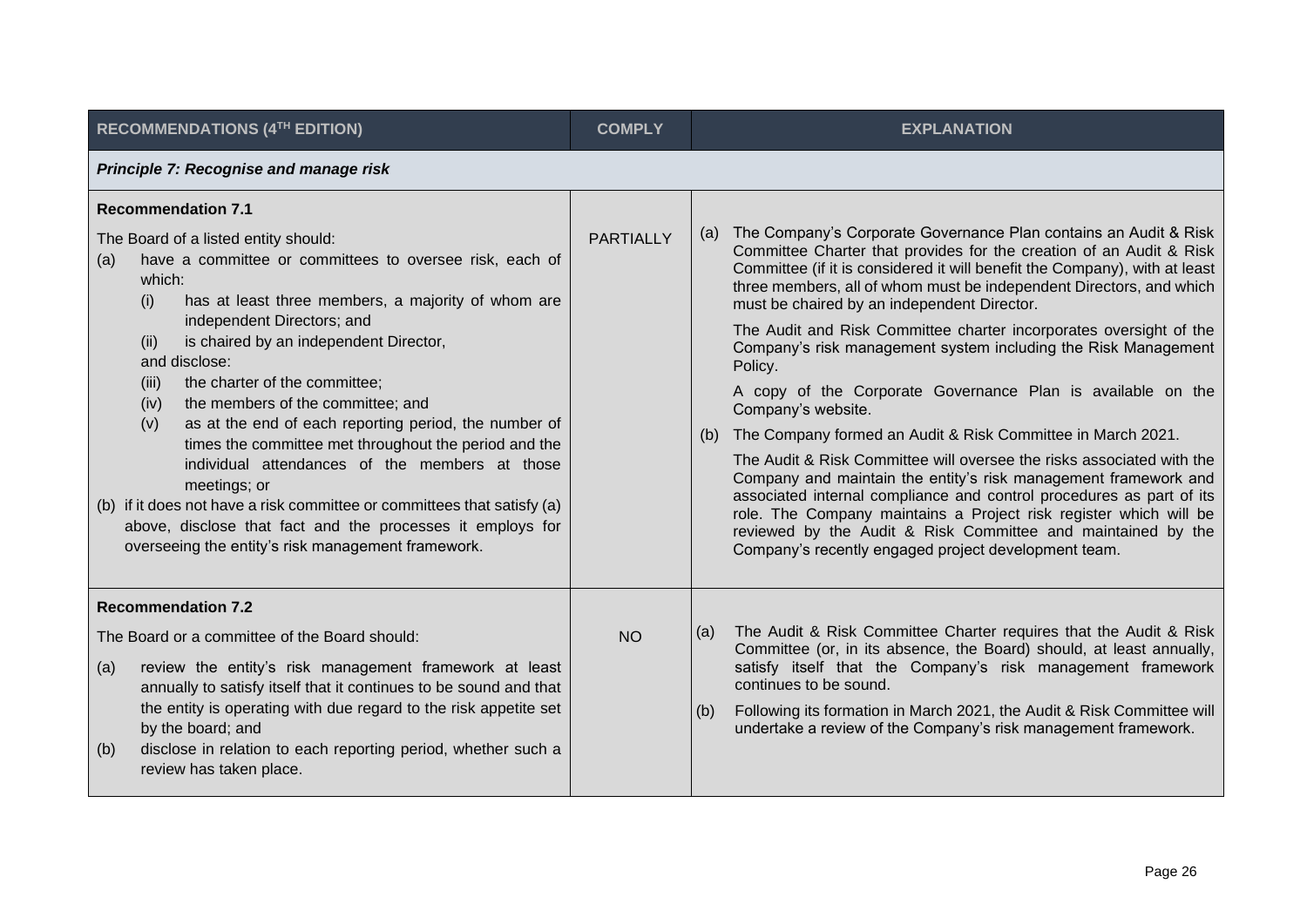| RECOMMENDATIONS (4TH EDITION)                                                                                                                                                                                                                                                                                                                                                                                         | <b>COMPLY</b> | <b>EXPLANATION</b>                                                                                                                                                                                                                                                                                                                                                                                                                                                                                                                                                                                                                                                                            |
|-----------------------------------------------------------------------------------------------------------------------------------------------------------------------------------------------------------------------------------------------------------------------------------------------------------------------------------------------------------------------------------------------------------------------|---------------|-----------------------------------------------------------------------------------------------------------------------------------------------------------------------------------------------------------------------------------------------------------------------------------------------------------------------------------------------------------------------------------------------------------------------------------------------------------------------------------------------------------------------------------------------------------------------------------------------------------------------------------------------------------------------------------------------|
| <b>Recommendation 7.3</b><br>A listed entity should disclose:<br>if it has an internal audit function, how the function is<br>(a)<br>structured and what role it performs; or<br>if it does not have an internal audit function, that fact and the<br>(b)<br>processes it employs for evaluating and continually improving<br>the effectiveness of its governance, risk management and<br>internal control processes. | <b>NO</b>     | The Audit & Risk Committee Charter provides for the Audit & Risk<br>(a)<br>Committee to monitor the need for an internal audit function.<br>Given the limited operations during the financial year, the Company<br>(b)<br>did not have an internal audit function for the past financial year.                                                                                                                                                                                                                                                                                                                                                                                                |
| <b>Recommendation 7.4</b><br>A listed entity should disclose whether it has any material exposure<br>to environmental or social risks and, if it does, how it manages or<br>intends to manage those risks.                                                                                                                                                                                                            | <b>YES</b>    | The Audit & Risk Committee Charter provides that the Audit & Risk<br>Committee (or, in its absence, the Board) may assist management<br>determine whether the Company has any material exposure to economic,<br>environmental and social sustainability risks and, if it does, how it manages<br>or intends to manage those risks.<br>The Company's Risk Management Policy, part of the Corporate Governance<br>Plan requires the Company to disclose whether it has any material exposure<br>to economic, environmental and social sustainability risks and, if it does, how<br>it manages or intends to manage those risks. The Company discloses this<br>information in its Annual Report. |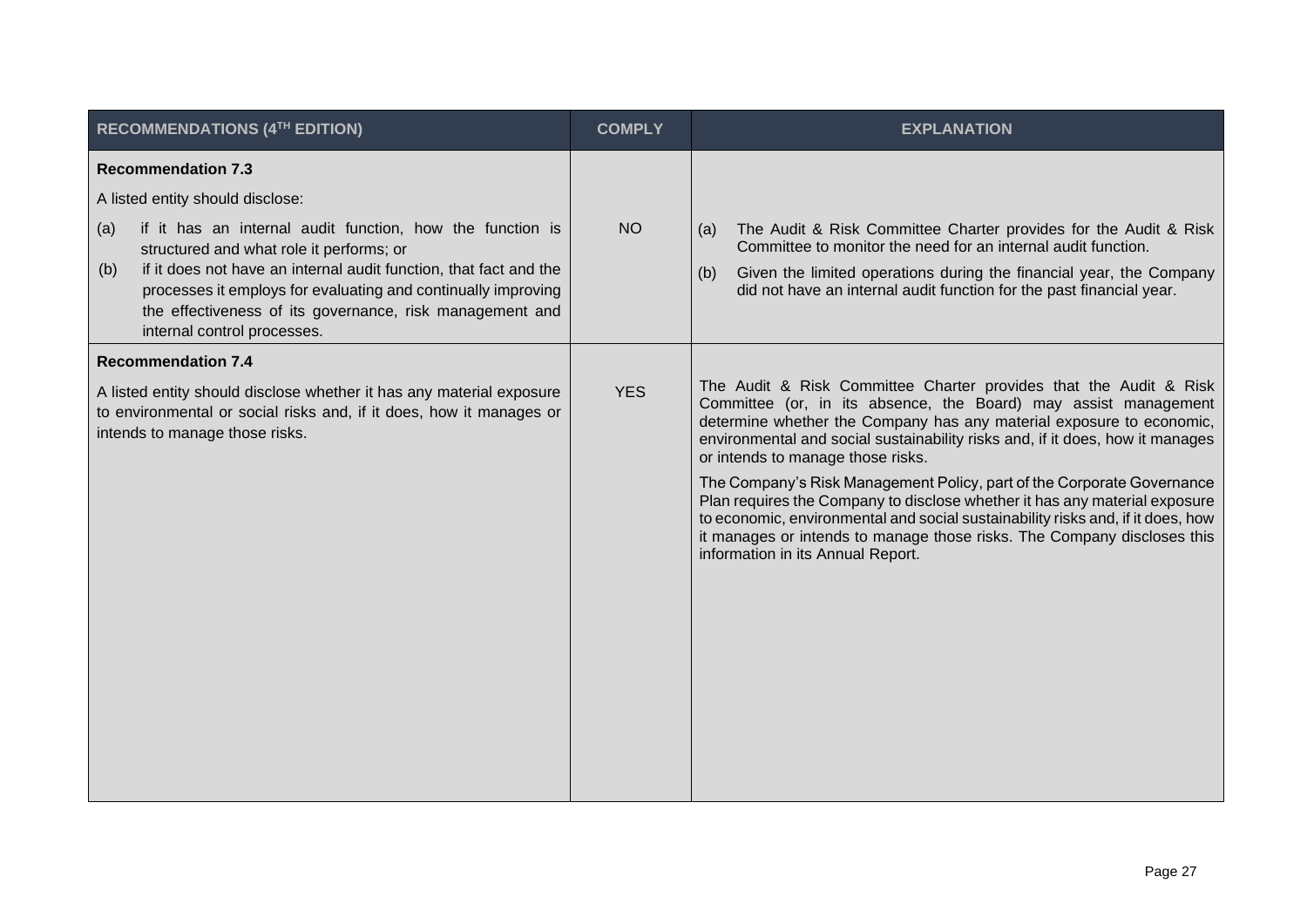| RECOMMENDATIONS (4TH EDITION)                                                                                                                                                                                                                                                                                                                      | <b>COMPLY</b> | <b>EXPLANATION</b>                                                                                                                                                                                                                                                                                                                                      |  |
|----------------------------------------------------------------------------------------------------------------------------------------------------------------------------------------------------------------------------------------------------------------------------------------------------------------------------------------------------|---------------|---------------------------------------------------------------------------------------------------------------------------------------------------------------------------------------------------------------------------------------------------------------------------------------------------------------------------------------------------------|--|
| <b>Principle 8: Remunerate fairly and responsibly</b>                                                                                                                                                                                                                                                                                              |               |                                                                                                                                                                                                                                                                                                                                                         |  |
| <b>Recommendation 8.1</b>                                                                                                                                                                                                                                                                                                                          |               |                                                                                                                                                                                                                                                                                                                                                         |  |
| The Board of a listed entity should:                                                                                                                                                                                                                                                                                                               | <b>YES</b>    | (a) The Company's Corporate Governance Plan contains a<br>Remuneration Committee Charter that provides for the creation of a<br>Remuneration Committee (if it is considered it will benefit the<br>Company), with at least three members, a majority of whom must<br>be independent Directors, and which must be chaired by an<br>independent Director. |  |
| (a) have a remuneration committee which:<br>(i) has at least three members, a majority of whom are<br>independent Directors; and<br>(ii) is chaired by an independent Director,                                                                                                                                                                    |               |                                                                                                                                                                                                                                                                                                                                                         |  |
| and disclose:<br>(iii) the charter of the committee;<br>(iv) the members of the committee; and<br>(v) as at the end of each reporting period, the number of<br>times the committee met throughout the period and the                                                                                                                               |               | The Company formed a Nomination & Remuneration Committee in<br>July 2021, comprising Ms Rebecca Morgan (Chair), Ms Giselle<br>Collins and Mr Tony Pearson. All members are independent<br>Directors.<br>The Nomination & Remuneration Committee met once subsequent                                                                                     |  |
| individual attendances of the members at those<br>meetings; or<br>if it does not have a remuneration committee, disclose that<br>(b)<br>fact and the processes it employs for setting the level and<br>composition of remuneration for Directors and senior<br>executives and ensuring that such remuneration is<br>appropriate and not excessive. |               | to it formation with all members present<br>(b) The Nomination & Remuneration Committee has been actively<br>involved in the recent key executive selection and recruitment<br>process. It has also commissioned a remuneration report on all<br>Board and officer from an external consultant.                                                         |  |
| <b>Recommendation 8.2</b>                                                                                                                                                                                                                                                                                                                          |               |                                                                                                                                                                                                                                                                                                                                                         |  |
| A listed entity should separately disclose its policies and practices<br>regarding the remuneration of non-executive Directors and the<br>remuneration of executive Directors and other senior executives.                                                                                                                                         | <b>YES</b>    | The Company's Remuneration Committee Charter requires the Board to<br>disclose its policies and practices regarding the remuneration of Directors<br>and senior executives, which is disclosed in the remuneration report<br>contained in the Company's Annual Report.                                                                                  |  |